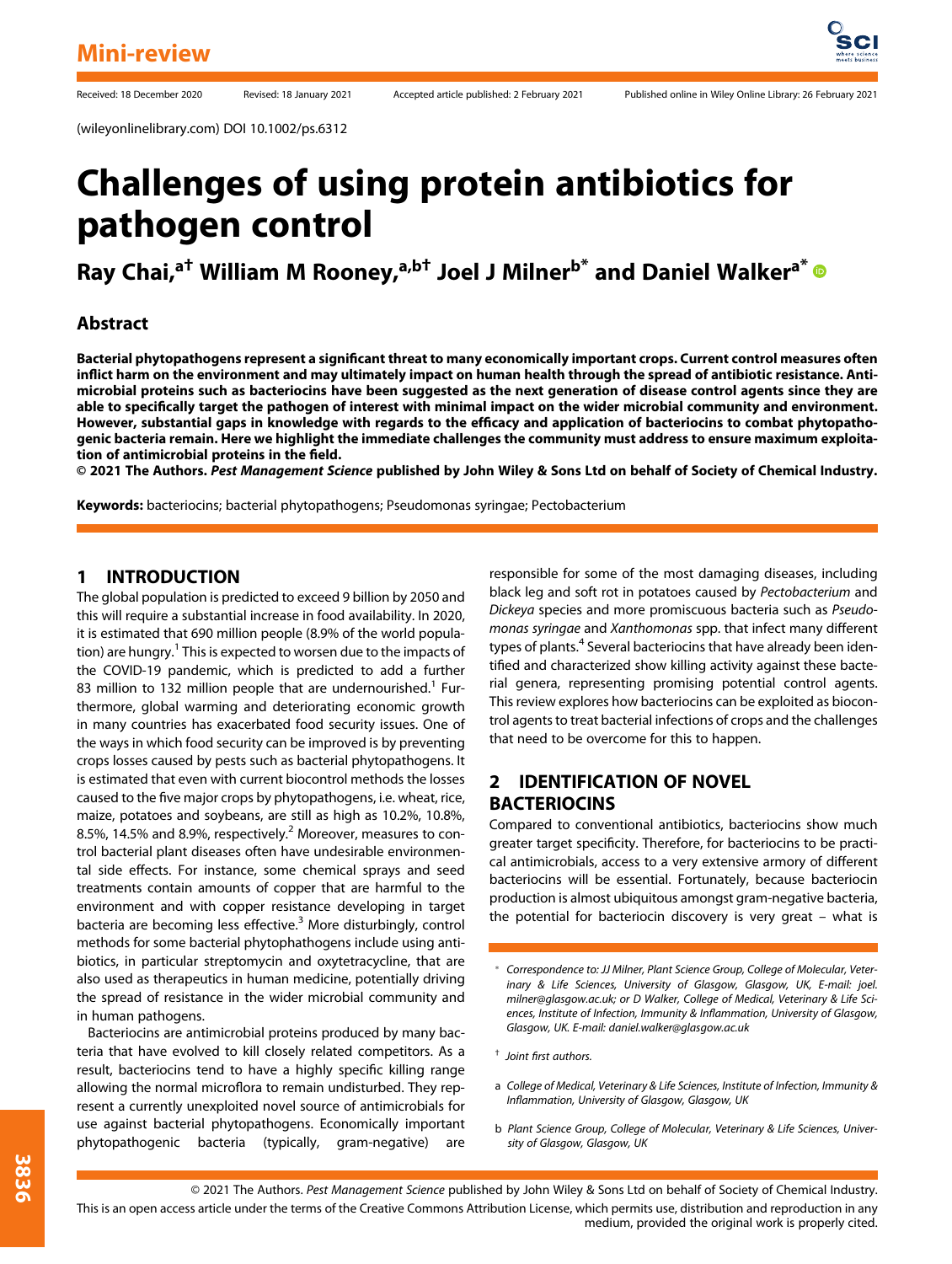required are efficient strategies for identifying and characterizing novel bacteriocins.

Historically, bacteriocins were identified by testing filtrates/ extracts of suspected bacteriocin producers for inhibitory activity against potentially sensitive target strains. For example, three bacteriocins from Xanthomonas were identified following the observation that in many Florida tomato fields infections by X. euvesicatoria were quickly outcompeted by X. perforans.<sup>5</sup> This was subsequently attributed to the production of bacteriocins by X. perforans.<sup>6</sup> Until recently, direct testing for activity was the only practical strategy for identifying bacteriocins from phytopathogens and several Xanthomonas bacteriocins, $7,8$  ulceracin 378 from Corynebacterium ulcerans,<sup>9</sup> two bacteriocins from Erwinia carotovora CGE234-M403 $^{10}$  and several bacteriocins from pseudomonads<sup>11</sup> were identified in this way. However, this approach is time-consuming and has a high rate of rediscovery so despite the widespread production of bacteriocins (and its historically important role in bacteriocin discovery) this approach does not provide an efficient strategy for the high-throughput programmes that will be required to identify bacteriocins in the numbers that will be needed for widespread uptake of the technology.

A much more efficient strategy for identifying bacteriocins is the identification of gene sequences encoding prospective bacteriocins by genome mining. The commercialization of nextgeneration sequencing has led to a boom in publicly available genome sequences, an immense resource from which bacteriocins can be identified using bioinformatic approaches. For example, at the end of 2010 there were 13 published Xanthomonas genomes in NCBI, currently (December 2020) there are 1610 genomes available. Bacteriocin searches range from straightforward BLAST searches (using complete or partial sequences from different classes of known bacteriocins) to more complex algorithms and the use of machine learning to identify more diverse bacteriocins.12–<sup>14</sup>

BLAST searches have typically been performed by searching for homology to well characterized bacteriocins, e.g. colicins from E. coli and pyocins from P. aeruginosa. The colicin-like bacteriocins are typically modular and are organized into different domains based on their function (e.g. targeting specificity and catalytic/killing activity). The domains are interchangeable between different bacterial strains so closely related bacterial strains may produce bacteriocins that share one domain but differ in another. Often, matches to a single domain allow for the identification of novel bacteriocins, for example the Pectobacterium bacteriocins Pectocin M1 and M2. These share a cytotoxic domain with colicin M, but the N-terminal regions, comprising the translocation and receptor domains, are completely different and on subsequent investigation were shown to share a high level of similarity to plant ferredoxins.<sup>15</sup> Importantly, this led directly to the identification of another putative pectobacterial bacteriocin, pectocin P, which also has an N-terminal ferredoxin domain but harbors a cytotoxic domain that shares structural homology with lysozyme. These results show the value of iteratively using homology searches to uncover novel bacteriocins from genome sequences.

Despite these promising results, relying on BLAST searches can be limited by an over-reliance on the use of well characterized classes of bacteriocins such as colicins and pyocins in searches. Consequently, novel classes of bacteriocins may be overlooked. For some genus of gram-negative phytopathogenic bacteria this leads to a paucity of hits – bacteriocins produced by them are either evolutionarily distant or have evolved completely

independently. To address this problem there have been several attempts to develop new algorithms with less conserved and/or novel search parameters as a route to discovering new bacteriocins.<sup>16</sup> This approach has enjoyed some success in identifying bacteriocins that may have been overlooked by the usual bioinformatics routes.

Whatever the strengths and weaknesses of the different approaches, given that most bacteria produce bacteriocins, with some producing several, the range and number of as-yet unidentified bacteriocins is clearly very great and represent a highly promising and currently underutilized source of antimicrobials.

#### 3 BACTERIOCIN RESISTANCE

The development of bacterial resistance to conventional antibiotics is a well-documented and ongoing problem and bacteria similarly evolve resistance to bacteriocins. With conventional antibiotics, resistance typically involves the acquisition of genes, often plasmid borne, encoding enzymes that either break down or detoxify the antibiotic.<sup>17</sup> Resistance to bacteriocins in contrast may evolve via a variety of different routes. Bacteriocins are important biological drivers underpinning the dynamics of complex bacterial communities; consequently, resistance is a common occurrence in nature.<sup>18</sup> Many of the bacterial strains within these communities already carry bacteriocins and their cognate immunity genes. Also, because many members of a bacterial community may share a common bacteriocin receptor, mutations to that receptor that interfere with binding to one bacteriocin often lead to resistance to others that exploit the same receptor. For example, mutations in the vitamin  $B_{12}$  receptor BtuB confer resistance to all nine E colicins (E1-9).<sup>19,20</sup> Furthermore, many colicinlike bacteriocins share a common translocation pathway, such as the Ton or Tol pathways. Mutations in either pathway can therefore lead to resistance against multiple bacteriocins. For example, mutations in tonB can lead to resistance against colicins Ia, Ib, B, D, G, H, M and V.<sup>21,22</sup> Although superficially this might seem like a major disadvantage for bacteriocin use, Ton and Tol mutations incur significant fitness costs. Ton mutants lack the ability to efficiently acquire iron, a key determinant for a successful infection, and Tol mutants display highly permeable outer membranes, leading to hypersensitivity to a range of toxic compounds.23,24 Rooney et al. reported that although P. syringae mutants with high levels of tolerance to the lectin-like bacteriocin putidacin L1 were readily generated in vitro, the mutations all involved genes with putative roles in lipopolysaccharide production and conferred fitness costs.<sup>25</sup>

Although it is generally assumed that mutations to critical genes have a fitness cost, this may not necessarily be apparent under laboratory growth conditions.<sup>18</sup> Resistance to nisin does not appear to confer significant fitness costs to L. monocytogenes grown in a rich broth media or in a meat model, $^{26}$  but at lower temperatures and suboptimal NaCl concentrations mutants exhibited a more pronounced drop in growth.<sup>26</sup> Fitness costs associated with resistance are of course in general dependent on the metabolic activity associated with the mutant gene product.<sup>18</sup> The receptor for pyocin S2 is FpvA, which is involved in the uptake of iron-bound pyoverdine. Pyocin S2 is most active in iron-limiting conditions due to the requirement of an iron transporter (FpvA) and its efficacy is dependent on the iron concentration of the growth medium.<sup>27,28</sup> Furthermore, compared to wildtype strains pyocin S2-resistant strains with FpvA mutations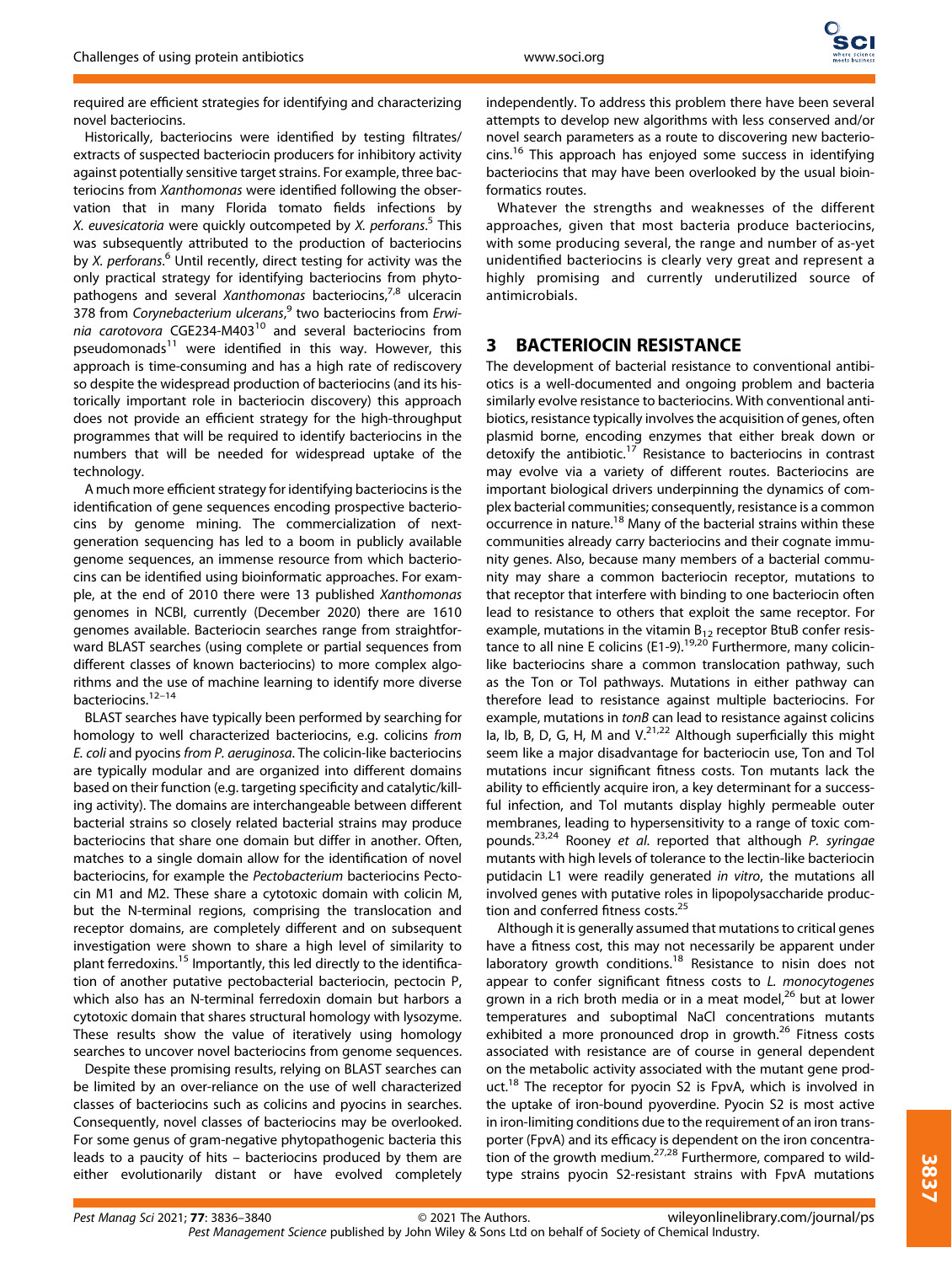perform poorly in iron limiting conditions.<sup>29</sup> Since a common strategy of nutritional immunity against pathogenic bacteria is restriction of iron by the host, the fitness cost of bacteriocin resistance may be significant. The use of proteins involved in iron transport as receptors is a feature of many colicin-like bacteriocins, with targets including FepA, CirA and FhuA. Another common target among bacteriocins is BtuB, which is required to transport vitamin  $B_{12}$ , an essential metabolite, into the cell.

Although information on the impact of bacteriocin resistance is poorly understood for phytopathogenic bacteria, for colicin-like bacteriocins the mechanisms of resistance are likely to follow a common modus operandi. As described above, mutations in the lipopolysaccharide (LPS) biosynthesis pathway in P. syringae conferred insensitivity to the lectin-like bacteriocin, putidacin L1,<sup>25</sup> most likely because of the effect of the mutations on the ability of the bacteriocin to dock onto the outer membranes. Interestingly, these mutations facilitated increased sensitivity to reactive oxygen species and loss of bacterial motility.<sup>25</sup> In A. tumefaciens strains that evolved resistance to the small nucleotide antibiotic Agrocin 84<sup>30,31</sup> (a structural mimic of a plant tumor-derived substrate) resulted in the bacteria becoming avirulent in planta.<sup>32,33</sup>

Of course, the plasticity of bacterial physiology may allow bacterial phytopathogens to temporally evade transient selective pressures (including protein antibiotics).<sup>34</sup> In practice, for bacteriocins to become a robust strategy for plant protection, bacteriocins will likely need to be used in combinations (bacteriocin cocktails), reducing the ability of bacteria to evade killing by single-use protein antibiotics. Such cocktails are probably already common in nature, for example P. syringae pv. syringae B728a produces two bacteriocins that work together in vitro to eliminate competitors.<sup>35</sup>

## 4 APPLICATIONS OF PROTEIN ANTIBIOTICS IN THE FIELD

The diversity and specificity of bacteriocins make them promising biological agents for plant protection. Bacteriocins represent a safer and more environmentally friendly alternative to conventional antibiotics like streptomycin.<sup>36</sup> Bacteriocins exhibit a narrow (highly specific) killing spectrum and where specific examples have been assessed they have been classified by the US Food and Drug Administration as 'generally regarded as safe'.<sup>37</sup> Genetic modification and prophylactic application of bacteriocins represent the two main routes for delivery in the context of plant protection. We recently tested the potential of expressing bacteriocins to improve plant health by genetically modifying model plants (Arabidopsis and Nicotiana bethamiana) to express the lectin-like bacteriocin putidacin. The expression of putidacin L1 in both model organisms provided robust resistance against a variety of field isolates of P. syringae.<sup>25</sup> This approach shows great potential, in particular given the potential improvements that could be used to optimize the temporal and spatial expression in planta. Of course, despite the apparent attractive simplicity of GM-based approaches there are considerable practical hurdles to be overcome. GM crops are not accepted in many countries and even in those where they are the costs of meeting regulatory regulations can be considerable, meaning that the GM approach will only be financially viable in high-volume/high-value crops.

The possible off-target effects of engineered bacteriocinexpressing plants on the plant microbiome remain poorly understood. Bacteriocins tend to exhibit a narrow killing spectrum (typically restricted to a single genus) but exhaustive testing against a large panel of phylogenetically diverse strains would still be necessary to demonstrate biosafety. For PL1, testing has been heavily biased towards a few select bacterial genera that do not fully reflect the complex nature of the plant microbiome.25,38–<sup>41</sup> Weinhold and colleagues attempted to address this deficiency in the literature by transforming wild tobacco plants (Nicotiana attenuata) with the antimicrobial peptide ICE, which is potent against a wide range of Bacillus strains.<sup>42</sup> They found that the plant root microbiome remained largely unaffected by the expression of ICE in experimental field plots. A major caveat of this study was that they were unable to confirm sufficient antimicrobial activity of ICE in the roots. Thus, the results possibly reflect the technical difficulties of expressing and/or delivering antimicrobial peptides to their targets.<sup>42</sup> Assessments of the diversity of the leaf microbiome of wild tobacco plants disclosed an extremely low level of sequence depth  $(<$  40) in the leaves, indicating the bacterial community has low complexity and species richness.<sup>42</sup> Similar results have been found with agave plants.<sup>43</sup> These species might not be ideal for assessing the impacts of expressing antimicrobial peptides in the phyllosphere. Overall, literature in this area remains sparse and further studies are key to establish the viability of bacteriocins. Unless these technicalities can be resolved engineering plants to express bacteriocins will not be a viable control strategy for disease caused from soildwelling pathogens like Ralstonia solanacearum, P. carotovorum and P. atrosepticum. Despite the skepticism behind the transgenic deployment of protein antibiotics, their inherent specificity could mitigate the concerns on their influence on the global microbiome.

Another anxiety about the genetic transformation of crop plants to express alien protein antibiotics is their potential to disrupt the finely balanced biochemical equilibrium within plant cells, possibly translating into significant yield penalties. Weinhold and colleagues did assess the holistic effects of expressing ICE in wild tobacco and showed that the expression has no negative fitness consequences in terms of plant growth performance, flower production and herbivory.<sup>42</sup> This single study, however, is not representative of the sheer diversity of antibiotic proteins and if GM approaches involving in planta expression of bacteriocins are to gain traction an extensive effort to assess all potential off-target effects will be required, potentially on a crop-by-crop basis. Prophylactic (direct) application of bacteriocins to plants, seeds, tubers etc. represents an alternative route for plant protection that avoids many of the limitations of the GM-based approach. In particular, the regulatory implications are far simpler and end users have the flexibility to decide where, when and what crops they wish to treat. Glasshouse experiments have demonstrated that phage-like bacteriocins (tailocins) directly applied to tomato and tobacco are highly effective at protecting against important plant phytopathogenic bacteria.<sup>44,45</sup> Tailocins are multicomponent bacteriocins, making them difficult to produce in large-scale in other model organisms.<sup>46</sup> They can be produced in large-scale fermenters but their economic viability has not been assessed. A potential route for exploitation of tailocins could involve exploiting commensal strains of bacteria that naturally produce them. For example, the avirulent strain Pectobacterium carotovorum pv. carotovorum CGE234-M403 harbors the tailocin CtvCGE and is already marketed as 'Biokeeper' in Japan to manage bacterial soft rot in potatoes.<sup>47</sup>

Single-gene bacteriocins are considerably easier to produce in suitable quantities due to their solubility and low molecular weight (30–70 kDa). Furthermore, techno-economic analysis of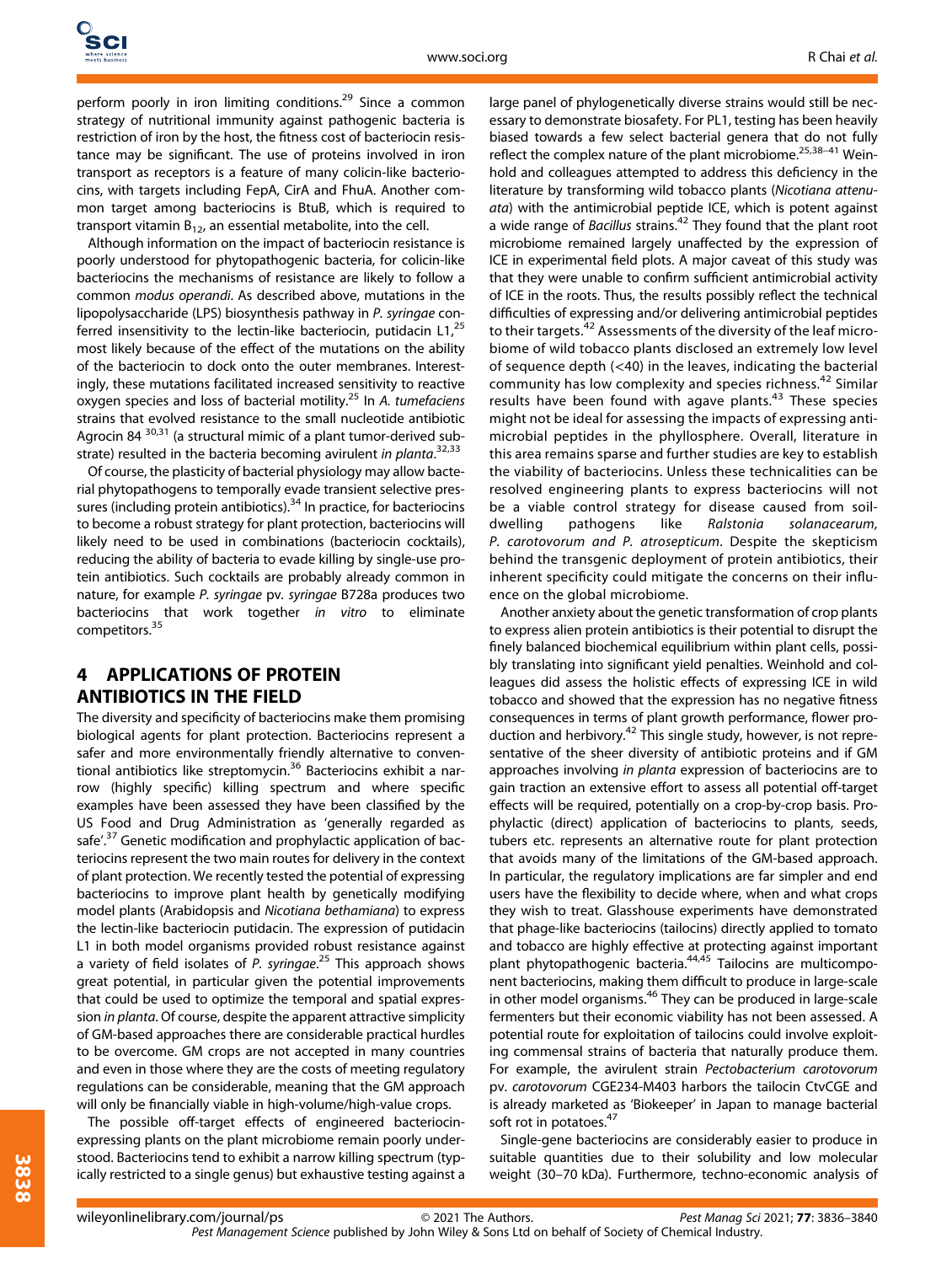

the manufacturing process using a plant-based platform has been investigated.<sup>48</sup> Indeed, plants make excellent potential platforms for production of useful proteins such as bacteriocins. Plants have been shown to produce active antimicrobial proteins with accumulations as high as 3 g kg<sup>-1</sup> of fresh weight.<sup>37,49–53</sup> Economic forecasts using three different scenarios project the manufacturing cost of biopharming protein antibiotics from plants to be \$3.00–6.88  $g^{-1.48}$  These production models include both the . upstream and downstream processes involved in the production and purification of bacteriocins in the commonly used production platform species N. benthamiana. The numbers suggest that plants themselves represent the ideal platform for producing bacteriocins in industrial quantities.

## 5 CONCLUSION

Protein antibiotics represent a very promising approach to crop protection that is desperately needed. The human population is constantly rising, leading to huge demands in food availability, with onset of the COVID-19 pandemic only exacerbating the crisis. The exponential increase in published bacteria genomes and constantly refined bacteriocin searches provides a continual source of novel bacteriocins. Furthermore, niche host killing, which would reduce the spread of bacteriocin resistance, and detrimental costs to bacterial fitness and virulence after evolving resistance augments their use as a long-lasting antimicrobial.

Current approaches to crop protection are far from ideal as they involve the use of chemical antimicrobials (e.g. copper-based chemicals) or conventional antibiotics (e.g. Streptomycin) and their widespread use often creates potentially serious environmental and ecological side effects. Bacteriocins are likely to be much more environmentally friendly because of their high target specificity and the consequent low probability of unintended effects such as adverse changes to the plant or soil microbiome or the transfer of resistance, potentially into human or animal as well as plant bacterial pathogens. Of course, the downside of this high degree of specificity is the likelihood that effective treatment regimens will require the simultaneous use of multiple different bacteriocins (formulated into crop-specific bacteriocin cocktails). Although this may appear to be a major drawback, the extraordinary diversity and range of bacteriocins as evidenced by bioinformatic analyses provides a roadmap for bacteriocin discovery, formulation and use.

For crops grown on very large scales the GM approach (expressing bacteriocins in planta) offers an innovative approach to crop protection against bacterial pathogens. The expression of BT toxin in GM crops such as cotton, maize etc. provides a direct example of how such an approach can be both effective and economically viable (albeit to control specific pests rather than pathogens). The addition of genes expressing bacteriocins into transgene stacks provides a route for introduction into existing GM crops. For crops grown in lower volumes, or where the use of GM approaches is not indicated or viable, the direct application of bacteriocin cocktails promises an effective, safe and economically viable approach to crop protection.

## ACKNOWLEDGEMENTS

The authors acknowledge funding from the BBSRC (Grant refs: BB/T004207/1 and BB/L02022X/1) and the Wellcome Tust (Grant Ref: 201505/Z/16/Z).

#### REFERENCES

- 1 FAO, The State of Food Security and Nutrition in the World (SOFI). FAO, IFAD, UNICEF, WFP and WHO, Rome (2020).
- 2 Oerke E-C, Crop losses to pests. J Agric Sci 144:31-43 (2006).
- 3 Lamichhane JR, Osdaghi E, Behlau F, Köhl J, Jones JB and Aubertot JN, Thirteen decades of antimicrobial copper compounds applied in agriculture. A review. Agron Sustainable Dev 38 (2018).
- 4 Mansfield J, Genin S, Magori S, Citovsky V, Sriariyanum M, Ronald P et al., Top 10 plant pathogenic bacteria in molecular plant pathology. Mol Plant Pathol 13, 2012/06/08 ed.:614–629 (2012).
- 5 Jones JB, Bouzar H, Somodi GC, Stall RE, Pernezny K, El-Morsy G et al., Evidence for the preemptive nature of tomato race 3 of Xanthomonas campestris pv. vesicatoria in Florida. Phytopathology 88, 2008/10/24 ed.:33–38 (1998).
- 6 Tudor-Nelson SM, Minsavage GV, Stall RE and Jones JB, Bacteriocin-like substances from tomato race 3 strains of Xanthomonas campestris pv. vesicatoria. Phytopathology 93, 2008/10/24 ed.:1415–1421 (2003).
- 7 Fett WF, Dunn MF, Maher GT and Maleeff BE, Bacteriocins and temperate phage of Xanthomonas campestris pv. glycines. Curr Microbiol 16: 137–144 (1987).
- 8 Heu S, Oh J, Kang Y, Ryu S, Cho SK, Cho Y et al., gly gene cloning and expression and purification of glycinecin A, a bacteriocin produced by Xanthomonas campestris pv. glycines 8ra. Appl Environ Microbiol 67, 2001/08/30 ed.:4105–4110 (2001).
- 9 Abrehem K and Zamiri I, Purification and characterization of a Corynebacterium ulcerans bacteriocin (ulceracin 378). J Gen Microbiol 131, 1985/04/01 ed.:707–713 (1985).
- 10 Nakatani F and Tsuyama H, Production of two kinds of antibacterial agents by isolates of Erwinia carotovora. J Fac Agric Iwate Univ 11: 245–253 (1974).
- 11 Vidaver AK, Mathys ML, Thomas ME and Schuster ML, Bacteriocins of the phytopathogens Pseudomonas syringae, P. glycinea, and P. phaseolicola. Can J Microbiol 18, 1972/06/01 ed.:705–713 (1972).
- 12 Sharp C, Bray J, Housden NG, Maiden MCJ and Kleanthous C, Diversity and distribution of nuclease bacteriocins in bacterial genomes revealed using Hidden Markov Models. PLoS Comput Biol 13, 2017/07/18 ed.:e1005652 (2017).
- 13 Tietz Jl, Schwalen CJ, Patel PS, Maxson T, Blair PM, Tai HC et al., A new genome-mining tool redefines the lasso peptide biosynthetic landscape. Nat Chem Biol 13, 2017/03/01 ed.:470–478 (2017).
- 14 Yount NY, Weaver DC, de Anda J, Lee EY, Lee MW, Wong GCL et al., Discovery of novel type II bacteriocins using a new high-dimensional bioinformatic algorithm. Front Immunol 11, 2020/10/06 ed.:1873 (2020).
- 15 Grinter R, Milner J and Walker D, Ferredoxin containing bacteriocins suggest a novel mechanism of iron uptake in Pectobacterium spp. PLoS One 7, 2012/03/20 ed.:e33033 (2012).
- 16 Russell AH and Truman AW, Genome mining strategies for ribosomally synthesised and post-translationally modified peptides. Comput Struct Biotechnol J 18, 2020/07/31 ed.:1838–1851 (2020).
- 17 Peterson E and Kaur P, Antibiotic resistance mechanisms in bacteria: relationships between resistance determinants of antibiotic producers, environmental bacteria, and clinical pathogens. Front Microbiol 9, 2018/12/18 ed.:2928 (2018).
- 18 Gillor O, Etzion A and Riley MA, The dual role of bacteriocins as antiand probiotics. Appl Microbiol Biotechnol 81, 2008/10/15 ed.: 591–606 (2008).
- 19 Pugsley AP, Escherichia coli K12 strains for use in the identification and characterization of colicins. J Gen Microbiol 131, 1985/02/01 ed.: 369–376 (1985).
- 20 James R, Kleanthous C and Moore GR, The biology of E colicins: paradigms and paradoxes. Microbiology (Reading) 142 (Pt), 1996/07/01 ed.:1569–1580 (1996).
- 21 Davies JK and Reeves P, Genetics of resistance to colicins in Escherichia coli K-12: cross-resistance among colicins of group B. J Bacteriol 123, 1975/07/01 ed.:96–101 (1975).
- 22 Davies JK and Reeves P, Genetics of resistance to colicins in Escherichia coli K-12: cross-resistance among colicins of group A. J Bacteriol 123, 1975/07/01 ed.:102–117 (1975).
- 23 Bernstein A, Rolfe B and Onodera K, Pleiotropic properties and genetic organization of the tolA,B locus of Escherichia coli K-12. J Bacteriol 112, 1972/10/01 ed.:74–83 (1972).
- 24 Braun V, Hancock RE, Hantke K and Hartmann A, Functional organization of the outer membrane of Escherichia coli: phage and colicin receptors as components of iron uptake systems. J Supramol Struct 5, 1976/01/01 ed.:37–58 (1976).